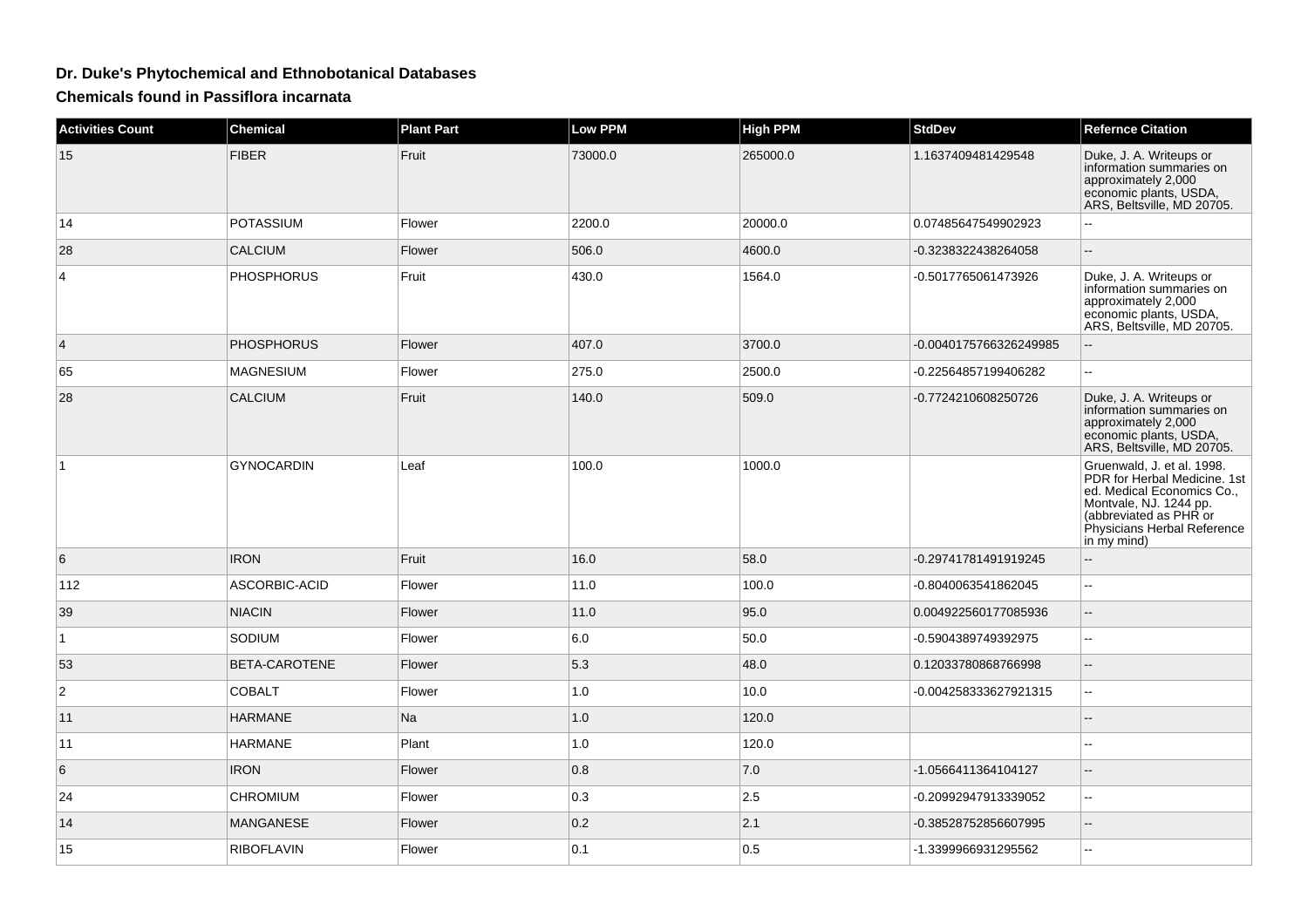| <b>Activities Count</b> | <b>Chemical</b>      | <b>Plant Part</b> | Low PPM | <b>High PPM</b> | <b>StdDev</b> | <b>Refernce Citation</b>                                                                                                                                                                                              |
|-------------------------|----------------------|-------------------|---------|-----------------|---------------|-----------------------------------------------------------------------------------------------------------------------------------------------------------------------------------------------------------------------|
| $\mathbf{1}$            | <b>RAFFINOSE</b>     | Plant             |         |                 |               |                                                                                                                                                                                                                       |
| 7                       | <b>HARMALOL</b>      | Shoot             |         |                 |               | Leung, A. Y. and Foster, S.<br>1995. Encyclopedia of<br>Common Natural Ingredients<br>2nd Ed. John Wiley & Sons,<br>New York. 649 pp.                                                                                 |
| 75                      | KAEMPFEROL           | Plant             |         |                 |               | Williamson, E. M. and Evans,<br>F. J., Potter's New<br>Cyclopaedia of Botanical<br>Drugs and Preparations,<br>Revised Ed., Saffron Walden,<br>the C. W. Daniel Co., Ltd.,<br>Essex UK, 362 pp, 1988,<br>reprint 1989. |
| 6                       | <b>MYRISTIC-ACID</b> | Plant             |         |                 |               | Newall, C. A., Anderson, L. A.<br>and Phillipson, J. D. 1996.<br>Herbal Medicine - A Guide for<br>Health-care Professionals.<br>The Pharmaceutical Press,<br>London. 296pp.                                           |
| 3                       | <b>VALINE</b>        | Seed              |         |                 |               | Jim Duke's personal files.                                                                                                                                                                                            |
| 176                     | QUERCETIN            | Leaf              |         |                 |               | Jim Duke's personal files.                                                                                                                                                                                            |
| 13                      | FORMIC-ACID          | Plant             |         |                 |               |                                                                                                                                                                                                                       |
| 4                       | <b>ISOVITEXIN</b>    | Plant             |         |                 |               | Williamson, E. M. and Evans,<br>F. J., Potter's New<br>Cyclopaedia of Botanical<br>Drugs and Preparations,<br>Revised Ed., Saffron Walden,<br>the C. W. Daniel Co., Ltd.,<br>Essex UK, 362 pp, 1988,<br>reprint 1989. |
| 77                      | <b>ZINC</b>          | Flower            |         |                 |               |                                                                                                                                                                                                                       |
| 3                       | VALINE               | Leaf              |         |                 |               | Jim Duke's personal files.                                                                                                                                                                                            |
| $\mathbf{1}$            | D-GLUCOSE            | Plant             |         |                 |               |                                                                                                                                                                                                                       |
| 6                       | <b>BUTYRIC-ACID</b>  | Plant             |         |                 |               |                                                                                                                                                                                                                       |
| $\overline{4}$          | <b>ISOORIENTIN</b>   | Plant             |         |                 |               | Gruenwald, J. et al. 1998.<br>PDR for Herbal Medicine. 1st<br>ed. Medical Economics Co.,<br>Montvale, NJ. 1244 pp.<br>(abbreviated as PHR or<br>Physicians Herbal Reference<br>in my mind)                            |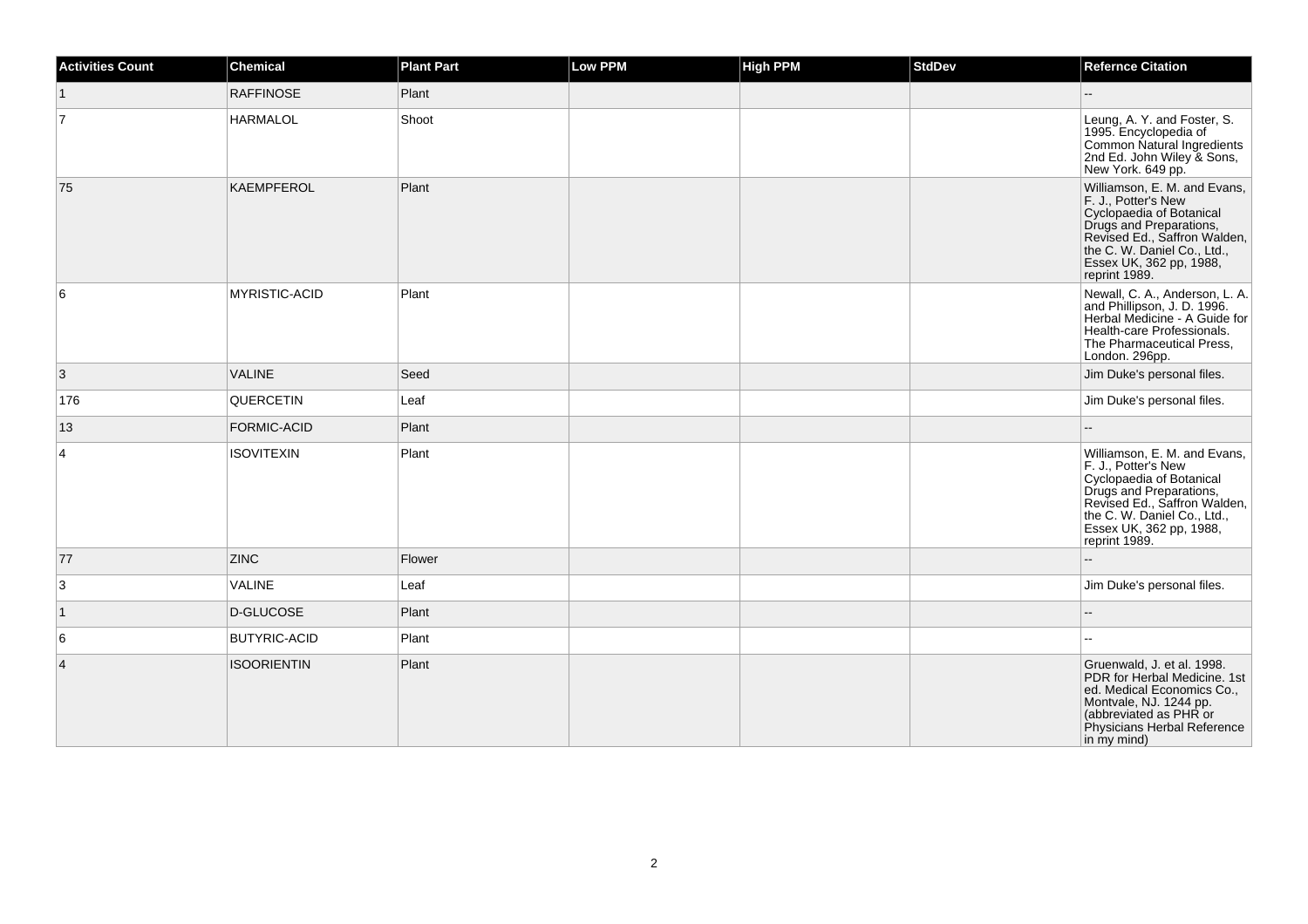| <b>Activities Count</b> | <b>Chemical</b>      | <b>Plant Part</b> | <b>Low PPM</b> | <b>High PPM</b> | <b>StdDev</b> | <b>Refernce Citation</b>                                                                                                                                                                                              |
|-------------------------|----------------------|-------------------|----------------|-----------------|---------------|-----------------------------------------------------------------------------------------------------------------------------------------------------------------------------------------------------------------------|
| 22                      | <b>UMBELLIFERONE</b> | Root              |                |                 |               | Leung, A. Y. and Foster, S.<br>1995. Encyclopedia of<br>Common Natural Ingredients<br>2nd Ed. John Wiley & Sons,<br>New York. 649 pp.                                                                                 |
| $\overline{7}$          | PHENYLALANINE        | <b>Stem</b>       |                |                 |               | Jim Duke's personal files.                                                                                                                                                                                            |
| $\vert$ 1               | <b>RAFFINOSE</b>     | Shoot             |                |                 |               | Leung, A. Y. and Foster, S.<br>1995. Encyclopedia of<br>Common Natural Ingredients<br>2nd Ed. John Wiley & Sons,<br>New York. 649 pp.                                                                                 |
| $\overline{4}$          | <b>SILICON</b>       | Flower            |                |                 |               |                                                                                                                                                                                                                       |
| 8                       | <b>TYROSINE</b>      | Stem              |                |                 |               | $\sim$                                                                                                                                                                                                                |
| 101                     | <b>APIGENIN</b>      | Plant             |                |                 |               | Williamson, E. M. and Evans,<br>F. J., Potter's New<br>Cyclopaedia of Botanical<br>Drugs and Preparations,<br>Revised Ed., Saffron Walden,<br>the C. W. Daniel Co., Ltd.,<br>Essex UK, 362 pp, 1988,<br>reprint 1989. |
| $\overline{7}$          | PHENYLALANINE        | Seed              |                |                 |               | Jim Duke's personal files.                                                                                                                                                                                            |
| 11                      | <b>MALTOL</b>        | Shoot             |                | 500.0           |               | Bisset, N.G., ed. 1994.<br>Herbal Drugs and<br>Phytopharmaceuticals. CRC<br>Press. Boca Raton, FL. 566<br>pp.                                                                                                         |
| $\vert$ 1               | <b>HARMOL</b>        | Plant             |                |                 |               | $\sim$ $\sim$                                                                                                                                                                                                         |
| 60                      | <b>SELENIUM</b>      | Flower            |                |                 |               | $\overline{a}$                                                                                                                                                                                                        |
| 8                       | <b>TYROSINE</b>      | Seed              |                |                 |               |                                                                                                                                                                                                                       |
| $\overline{7}$          | PHENYLALANINE        | Leaf              |                |                 |               | Jim Duke's personal files.                                                                                                                                                                                            |
| 12                      | <b>STIGMASTEROL</b>  | Shoot             |                |                 |               | Leung, A. Y. and Foster, S.<br>1995. Encyclopedia of<br>Common Natural Ingredients<br>2nd Ed. John Wiley & Sons,<br>New York. 649 pp.                                                                                 |
| 23                      | <b>HARMINE</b>       | Shoot             |                | 70.0            |               | Leung, A. Y. and Foster, S.<br>1995. Encyclopedia of<br>Common Natural Ingredients<br>2nd Ed. John Wiley & Sons,<br>New York. 649 pp.                                                                                 |
| 8                       | <b>TYROSINE</b>      | Leaf              |                |                 |               |                                                                                                                                                                                                                       |
| $\overline{7}$          | PHENYLALANINE        | Fruit             |                |                 |               | Jim Duke's personal files.                                                                                                                                                                                            |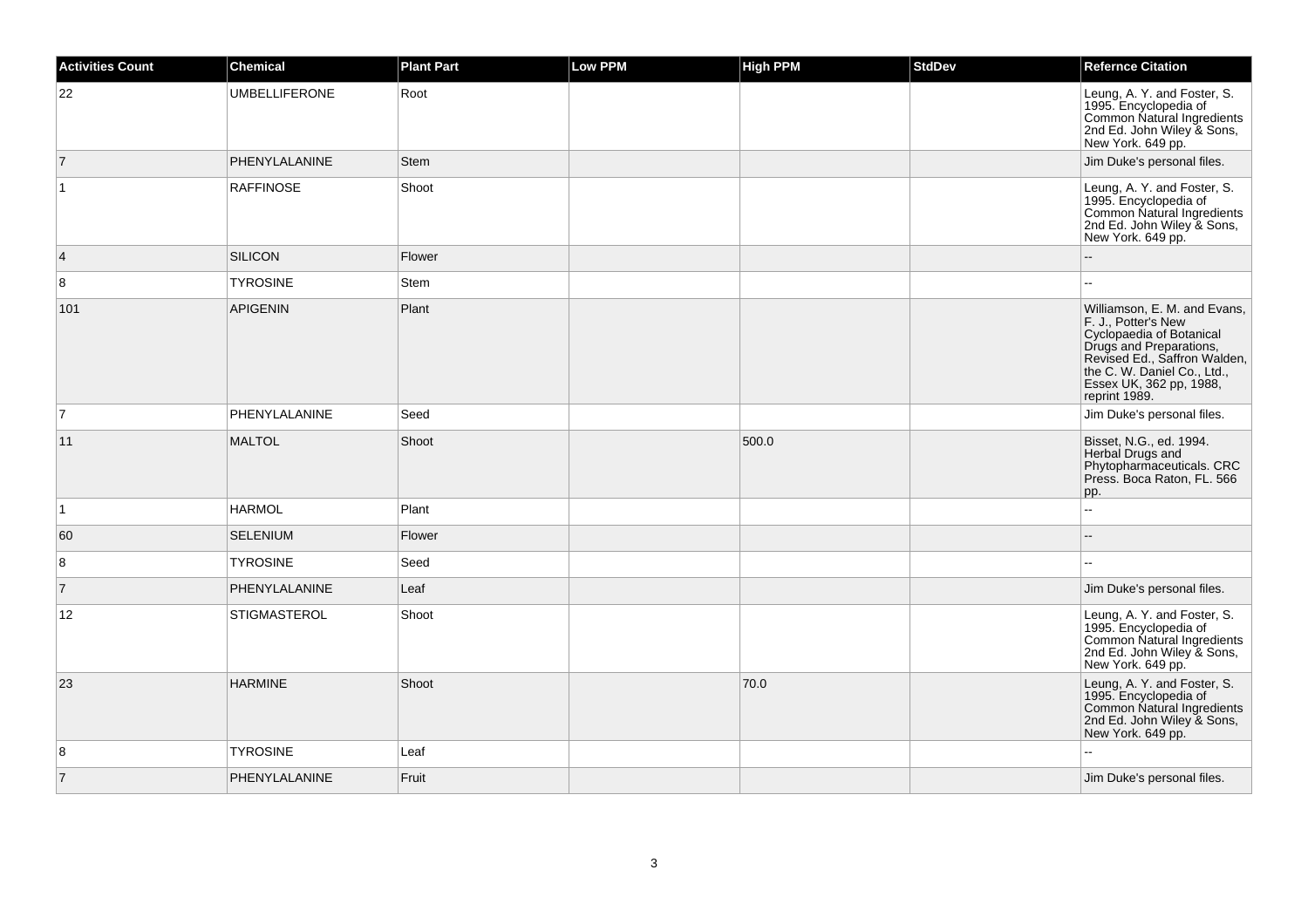| <b>Activities Count</b> | <b>Chemical</b>     | <b>Plant Part</b> | Low PPM | <b>High PPM</b> | <b>StdDev</b> | <b>Refernce Citation</b>                                                                                                                                                                                              |
|-------------------------|---------------------|-------------------|---------|-----------------|---------------|-----------------------------------------------------------------------------------------------------------------------------------------------------------------------------------------------------------------------|
|                         | N-NONACOSANE        | Shoot             |         |                 |               | Leung, A. Y. and Foster, S.<br>1995. Encyclopedia of<br>Common Natural Ingredients<br>2nd Ed. John Wiley & Sons,<br>New York. 649 pp.                                                                                 |
| 14                      | <b>SUCROSE</b>      | Plant             |         |                 |               |                                                                                                                                                                                                                       |
| 3                       | <b>VICENIN</b>      | Plant             |         |                 |               | Bisset, N.G., ed. 1994.<br>Herbal Drugs and<br>Phytopharmaceuticals. CRC<br>Press. Boca Raton, FL. 566<br>pp.                                                                                                         |
| $\overline{\mathbf{4}}$ | <b>ORIENTIN</b>     | Plant             |         |                 |               | Williamson, E. M. and Evans,<br>F. J., Potter's New<br>Cyclopaedia of Botanical<br>Drugs and Preparations,<br>Revised Ed., Saffron Walden,<br>the C. W. Daniel Co., Ltd.,<br>Essex UK, 362 pp, 1988,<br>reprint 1989. |
| $\vert$ 1               | <b>HARMOL</b>       | Shoot             |         |                 |               | Leung, A. Y. and Foster, S.<br>1995. Encyclopedia of<br>Common Natural Ingredients<br>2nd Ed. John Wiley & Sons,<br>New York. 649 pp.                                                                                 |
| $\overline{7}$          | <b>HARMALOL</b>     | Plant             |         |                 |               |                                                                                                                                                                                                                       |
| 12                      | <b>STIGMASTEROL</b> | Plant             |         |                 |               |                                                                                                                                                                                                                       |
| 14                      | <b>SUCROSE</b>      | Shoot             |         |                 |               | Leung, A. Y. and Foster, S.<br>1995. Encyclopedia of<br>Common Natural Ingredients<br>2nd Ed. John Wiley & Sons,<br>New York. 649 pp.                                                                                 |
| $\mathbf{1}$            | N-NONACOSANE        | Plant             |         |                 |               |                                                                                                                                                                                                                       |
| 12                      | <b>VICENIN-2</b>    | Plant             |         |                 |               | Gruenwald, J. et al. 1998.<br>PDR for Herbal Medicine. 1st<br>ed. Medical Economics Co.,<br>Montvale, NJ. 1244 pp.<br>(abbreviated as PHR or<br>Physicians Herbal Reference<br>in my mind)                            |
| 24                      | <b>HARMALINE</b>    | Shoot             |         |                 |               | Leung, A. Y. and Foster, S.<br>1995. Encyclopedia of<br>Common Natural Ingredients<br>2nd Ed. John Wiley & Sons,<br>New York. 649 pp.                                                                                 |
| 24                      | <b>HARMALINE</b>    | Plant             |         |                 |               |                                                                                                                                                                                                                       |